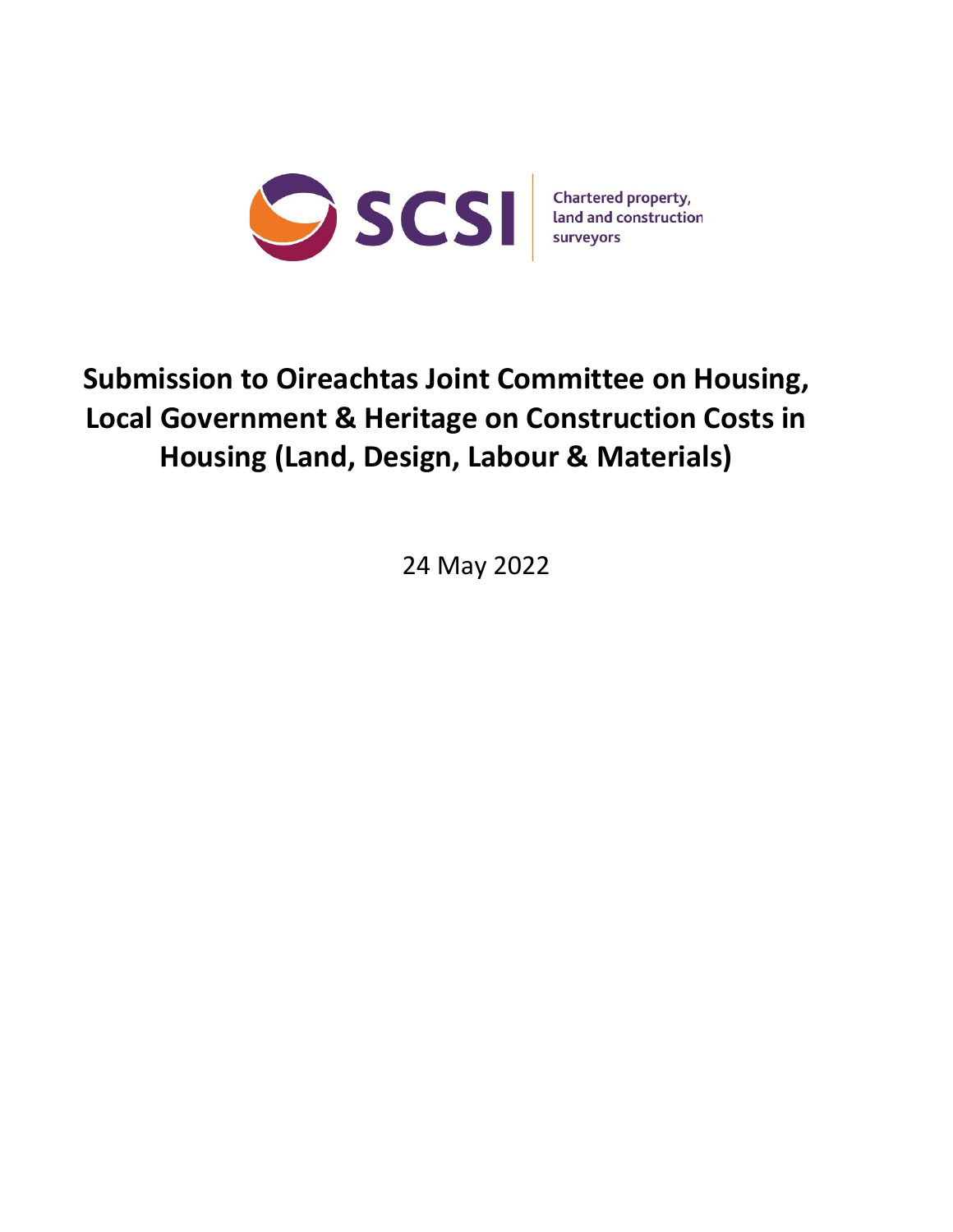# **1.0 Introduction**

The Society of Chartered Surveyors Ireland (SCSI) welcomes the opportunity to share our insights on construction costs with the Joint Committee on Housing, Local Government and Heritage.

As the leading professional body for chartered surveying professionals working in the property, construction and land sectors across Ireland, we undertake research on a wide range of economic, industry and practice-related issues in the public interest. Chartered Surveyor members of the SCSI work across the built environment, in both the public and private sectors, providing advice to clients across the entire build lifecycle – from greenfield site to occupation and every step in between, including project management, planning, design, mapping, budgets, sales, lettings, and property management. As such, surveyors can provide real-time independent evidence of increasing construction costs and their impact on the sector, including the consequences for housing delivery.

## *1.1 Housing Demand*

The current housing crisis with demand outstripping supply is well documented. It is forecast that the population of Ireland will grow by up to 600,000<sup>[1](#page-1-0)</sup> in the next 10 years, which will place additional pressures on the market to produce a greater selection of housing unit types and sizes, not just for growing families, but also for those who wish to downsize to two- and one-bedroom apartments. A proportionate amount of private and publicly developed units is therefore required to ensure that our urban and regional centres are developed in a way that caters for all demographics and family sizes, with varying income levels, in a coordinated and inclusive manner.

For our economy to remain in a healthy position, the housing delivery market should be in a sustainable and well-functioning state to ensure that there is sufficient accommodation for future needs. The delivery of new units to the market has been playing catch-up since as far back as 2014/15, when the SCSI flagged to policymakers that the supply of housing to cater for demand was well below what was needed. This has been exacerbated by the lower than anticipated new housing output, compounded by the impact of Brexit and Covid over the last couple of years. The tragic conflict in Ukraine at present and the impact that this is having on energy costs is contributing to rises in material prices – all of which is pushing many planned developments out of viability.

## *1.2 Construction Cost Inflation*

The SCSI supports the ambitious of 'Housing for All' strategy and the many initiatives of the Government aimed at increasing housing supply, including the recent measures to mitigate the high levels of inflation absorbed by the construction sector for public works – Inflation Cooperation Agreement. However, our research has identified significant cost inflation across the sector that, if not tackled with a sense of urgency, will result in the ambitious housing delivery targets of 'Housing for All' not being met. The increased construction costs are not limited to urban centres, but are evident across the country in every region. It is the long-standing view of the SCSI to tackle rising costs of construction, including most recent material and labour hyperinflation, every facet of the input costs of residential development needs to be reduced. While several initiatives already underway to address some of the blockages to housing delivery are to be commended, such as planning reform, these are longer-term and what is required now is urgent action to address construction cost inflation.

First-time buyers continue to be the predominant purchaser of new homes, and with the 'Help to Buy Scheme' and the impending opening of the 'Shared Equity Scheme', these supports are vital to the ongoing delivery of housing. The macroprudential lending rules introduced by the Central Bank look likely to remain for some time, and therefore it is more important now than ever to reduce construction delivery costs. House prices have increased exponentially in the past number of years, with year-on-year house price inflation running at 15% nationally. House price inflation

<span id="page-1-0"></span><sup>&</sup>lt;sup>1</sup> CSO Population and Labour Force Projections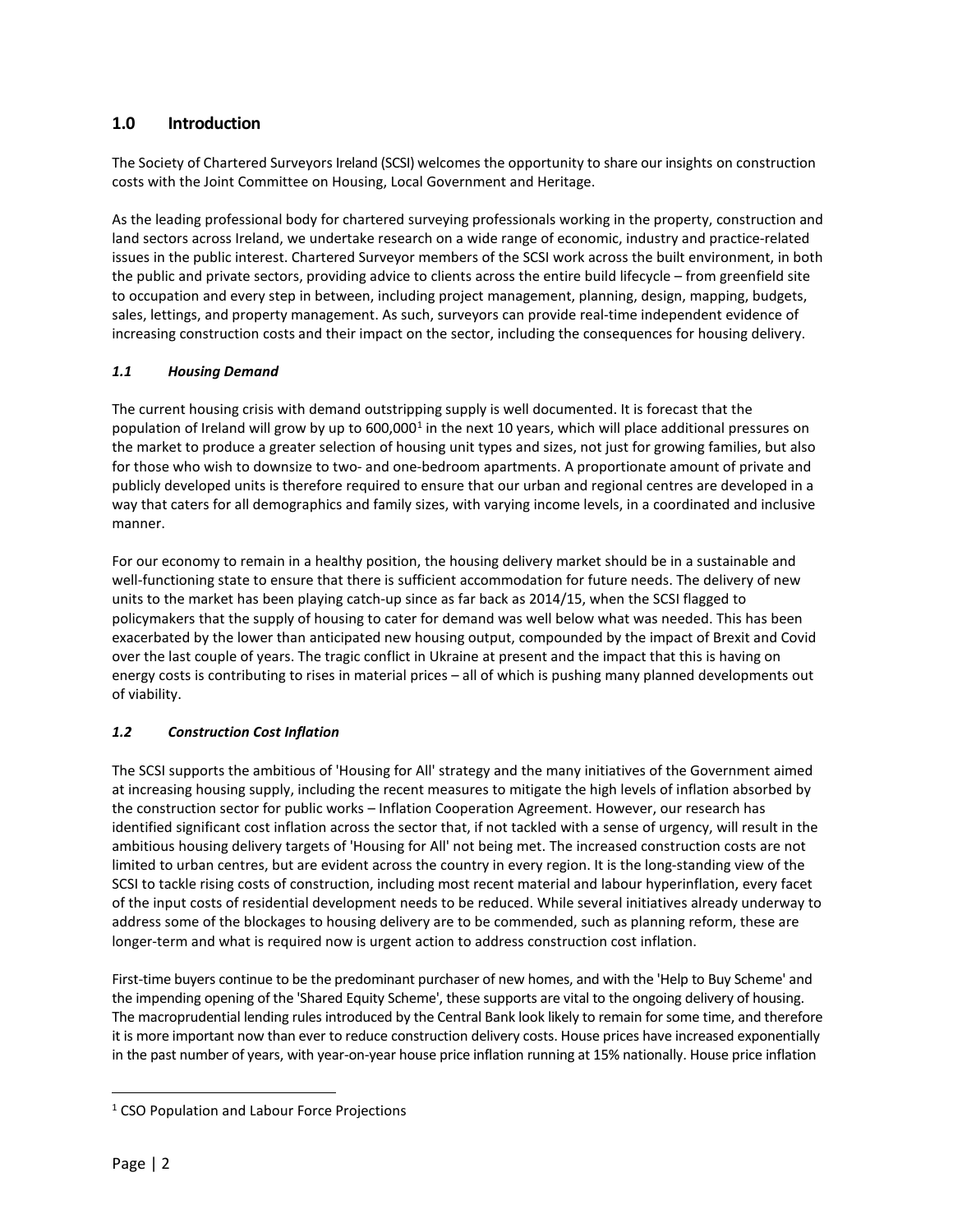has helped some housing projects remain viable, however, if house prices plateau of fall during a period of high construction inflation, many projects will simply stall or not commence.

Mitigating measures to tackle the high costs of housing delivery will require a proactive and cohesive response from Government. Many interventions may be outside the control of Government to address, however, there are many construction input costs that are under the direct remit of local and national Government. There is no single solution to driving down costs, however the cumulative impact of reducing costs across multiple headings can make a positive overall difference in the delivery costs of housing.

Our submission and its recommendations which focus on short-, medium- and long-term solutions, builds on previous evidence-based SCSI reports highlighting the critical construction costs areas which we hope will provide some helpful up-to-date insights on how construction inflation can be tackled to ensure the sector meets governments' Housing for All' plan and housing targets.

# **2.0 Performance of Irish construction**

The construction sector has been an increasingly strong performer in the Irish market over the last decade. Employment in the construction sector was 148,700 in Q1 2020. This represents a 6.3% share of total employment in the Irish economy compared to the EU average of  $6.8\%^2$  $6.8\%^2$ .

According to the European Innovation Scoreboard 2021<sup>[3](#page-2-1)</sup>, Ireland is classified as a strong innovator with an overall score of 121 in in 2021. Ireland's overall performance index reduced between 2019-2021 with relatively weaker performance noted on R&D expenditure in the public sector and R&D expenditure in the business sector. Looking ahead the development of the Construction Technology Centre will facilitate and encourage collaboration between construction companies and the research community and should help increase the level of R&D investment, innovation, and productivity across the construction sector.

There is a promising programme of capital commitments identified by Government under Housing for All, the National Development Plan and the National Residential Retrofit Programme.

## *2.1 Construction Costs and Impact on Viability*

It is worth noting that the viability of any scheme is dependent on its input, e.g., sales, site, construction cost and other costs. To assess the viability of a scheme, a profitability measure used is the internal rate of return, which should demonstrate that the allocation of capital investment provides an expected return. The rate reflects the risk in the sector. This will vary from site to site, depending on the risks involved in the development. While a developer may wish to proceed with a lower margin level, this is often not possible due to the funder's minimum lending requirements. As such, housing delivery is intrinsically linked to viability and increasing construction costs that threaten viability can result in projects being paused or even cancelled.

The SCSI expect material price inflation to remain a key concern into 2022 however, the longevity of the invasion of Ukraine, has a significant bearing on the outlook.

## *2.2 House Delivery Costs*

Th[e SCSI Real Cost of New House Delivery Report](https://scsi.ie/wp-content/uploads/2020/11/SCSI-Real-Cost-of-New-Housing-Delivery-Report-2020_compressed-1.pdf) 2020 reported an increase in inflation on average by 12% between 2016 and 2020<sup>[4](#page-2-2)</sup>, which doesn't take account of more recent increased inflation pressures. Our research found that the cost of delivering a new estate type home (3 bedroom semi-detached) was €330k in

<span id="page-2-0"></span><sup>2</sup> Build 2020

<span id="page-2-1"></span><sup>3</sup> European Innovation Scoreboard 2021

<span id="page-2-2"></span><sup>4</sup> SCSI Real Cost of New House Delivery Report 2016 & 2020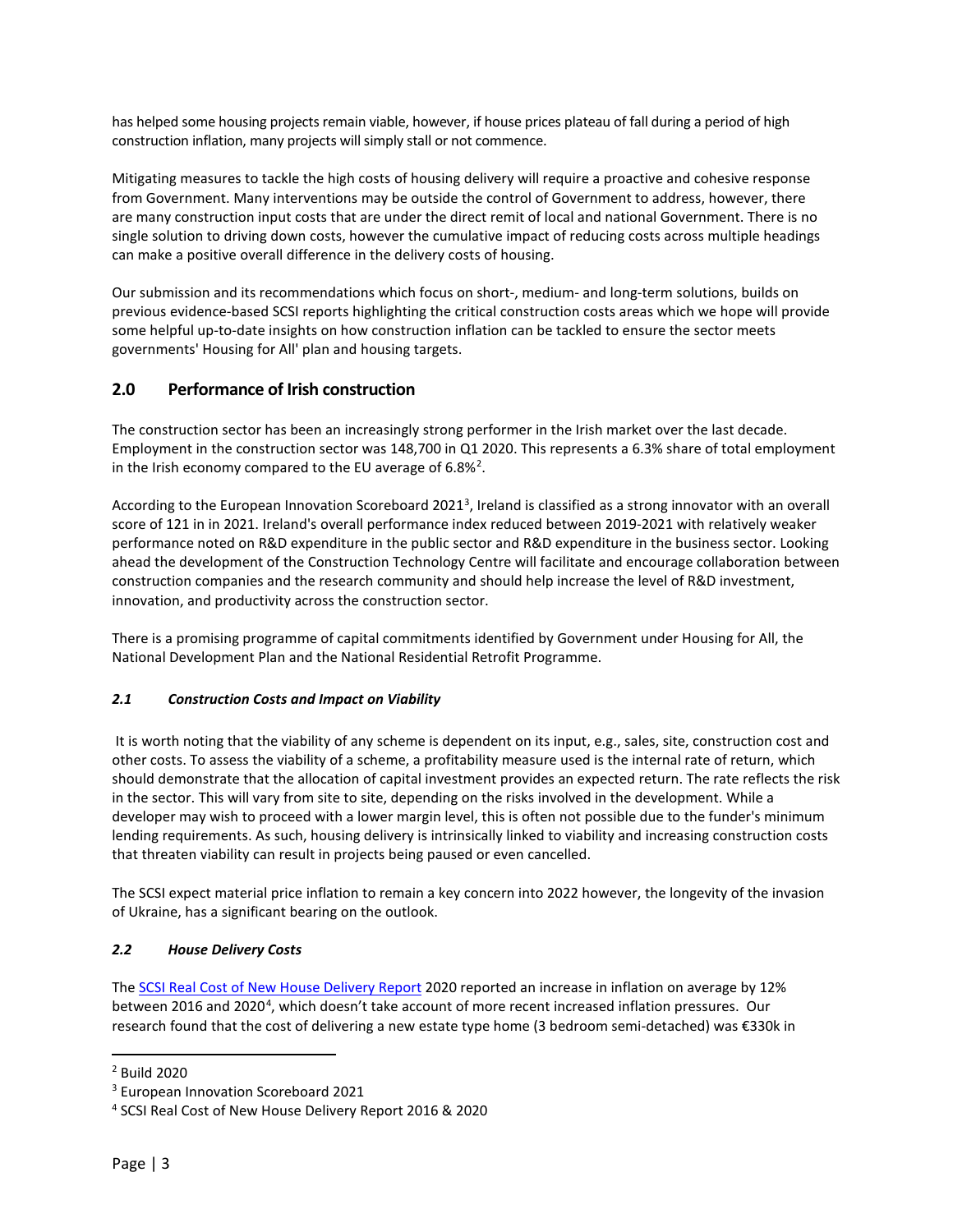#### 2016 which rose to €371k in 2020.

| <b>Element</b>                      | €       | $\epsilon$ psf | €psm  | % of Total     |
|-------------------------------------|---------|----------------|-------|----------------|
| Construction costs (per house)      |         |                |       |                |
| (A) House Building Cost             | 138,835 | 113            | 1,218 | 31             |
| (B) Siteworks Within Site Curtilage | 12,241  | 10             | 107   | 3.             |
| (C) Site Development                | 27,826  | 23             | 244   | 8              |
| Construction cost $(A) + (B) + (C)$ | 178,902 | 146            | 1,569 | 48             |
|                                     |         |                |       |                |
| Other costs (per house)             |         |                |       |                |
| Professional Fees                   | 5,650   | 5              | 50    | $\overline{a}$ |
| Levies                              | 13,984  | $\mathbf{u}$   | 123   | $\overline{4}$ |
| Land & Acquisition Costs            | 60,823  | 50             | 534   | 16             |
| Sales, Marketing & Legal Fees       | 8,400   | 7              | 74    | $\overline{a}$ |
| <b>Finance Cost</b>                 | 16,716  | 14             | 147   | 5.             |
| Margin                              | 42,671  | 35             | 374   | m.             |
| <b>VAT</b>                          | 44,165  | 36             | 387   | 12             |
| <b>Total Soft Costs</b>             | 192,409 | 158            | 1,689 | 52             |
| <b>TOTAL HOUSE COST</b>             | 371,311 | 303            | 3,257 | 100            |

**Fig 1 SCSI Cost of New 3-bedroom house delivery – Greater Dublin Area, 2020**

The 'Shared Equity Scheme' is due to be opened in June 2022. The SCSI is supportive of the scheme but conscious that adequate consideration of the scheme's price caps should be part of a stakeholder engagement. This is a national scheme and therefore with the various micro markets in place across the regions, appropriate price caps are essential to ensure the scheme is as effective as possible and that it doesn't inadvertently push up residential property prices.

#### *2.3 Apartment Delivery Costs*

Due to the complex nature, prolonged delivery times and more complex structure in building apartments, it can be significantly more expensive when compared with delivering houses.

The SCSI Real Cost of [New Apartment Delivery r](https://scsi.ie/wp-content/uploads/2021/01/SCSI_RealCostofNewApartmentDelivery_final.pdf)eports published in 2017 and 2021 showed that lower rise suburban apartment delivery costs rose from €155k to €177k during these four years. However, for medium-rise urban and suburban development, delivery costs remained unchanged, mainly due to design and planning interventions introduced by the Government to improve the viability of apartment development. The average costs and the percentage increases reported in 2021 does not take account of the more recent increased inflationary pressures impacting housing delivery.

The report highlights that of the four categories considered for Build-to-Sell apartment models, only two of those categories were deemed viable (i.e., sales prices of apartment units exceeded development costs) at a lower specification – and unviable at the higher specification. Affordability is also of concern, as prices for these apartment types largely exceeded average-income-earning couples' mortgage capacity.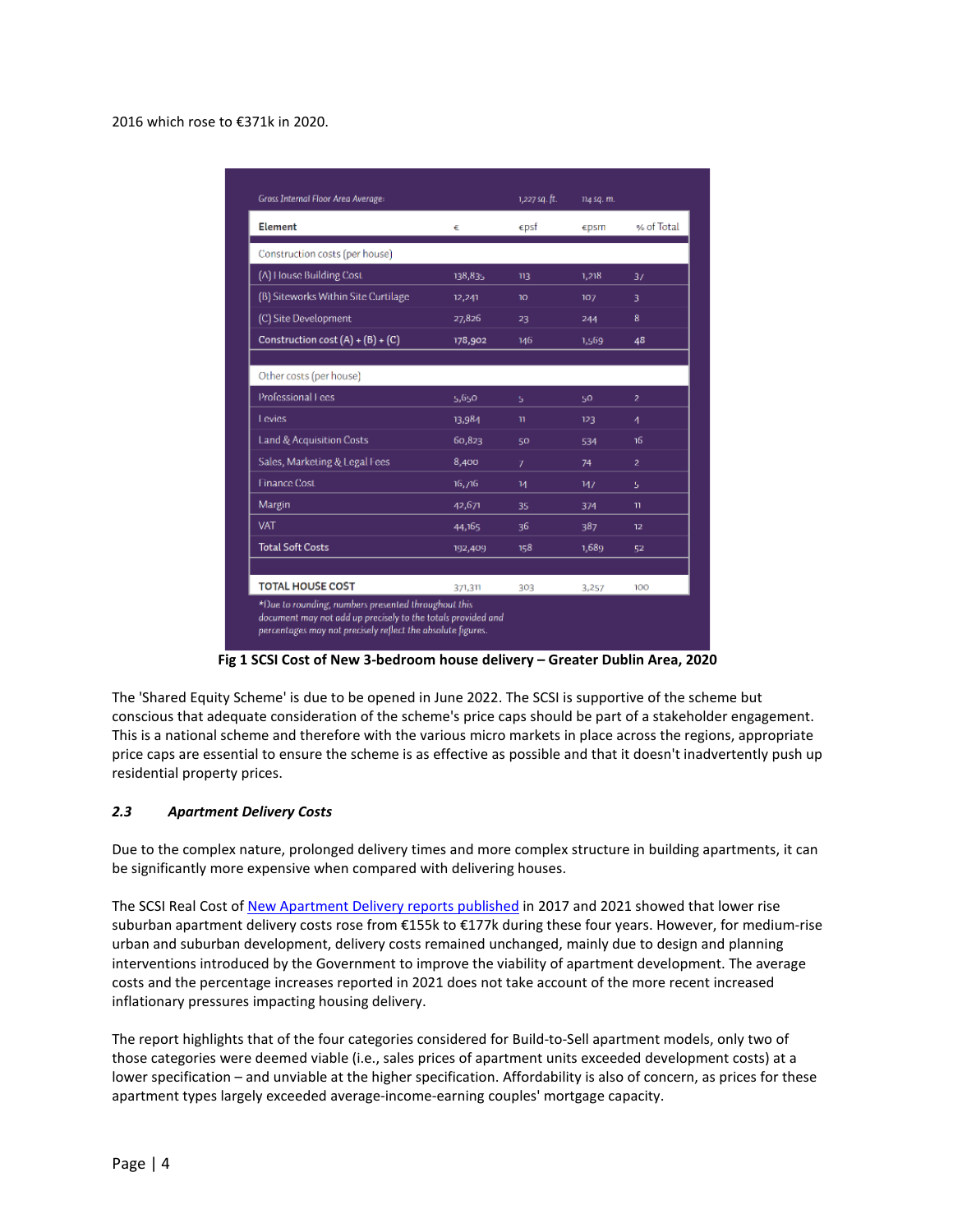For the Build-to-Rent apartment model, while the construction costs are the same, the build-to-rent model is valued as an investment, where the rent, less operating costs, is divided by the investment yield to a gross valuation before the purchaser's costs are deducted to provide a comparable net development value. A comparative analysis of the viability of build to rent vs build to sell for two of the categories can be viewed in figure 2.

To ensure the provision of apartments which are currently deemed 'unviable', one of two things must change: the current price of the unit must increase, or the total delivery cost must decrease.



Viability of a two-bedroom apartment - build to sell vs build to rent.

**Fig 2 SCSI Real Cost of New Apartment Delivery Report 2021**

Croí Cónaithe (cities) can play an important role in delivering more purchasing options of apartment to the market, however, it is just one solution of a multi-faceted approach needed. It intends to make funds available to developers to increase owner-occupier apartment development in city centres. The fund is targeted at developments that have planning permissions for apartments in high density areas already secured and are ready for building by the end of 2022 and delivered by end of 2025 for build to sell.

In theory, the scheme should increase the supply of more build- to -sell apartments, however it will not necessarily make apartments more affordable to an average income earner. The SCSI recognises the overall intention of the scheme is to simply support more units to the market for individuals to purchase at levels that may not be achievable by the average first-time buyer.

An important aspect of government support should be more targeted at providing adequate financial support to schemes that are currently unviable and could deliver new homes at affordable levels to average income earners and first-time buyers.

#### *2.4 Commercial Construction Costs*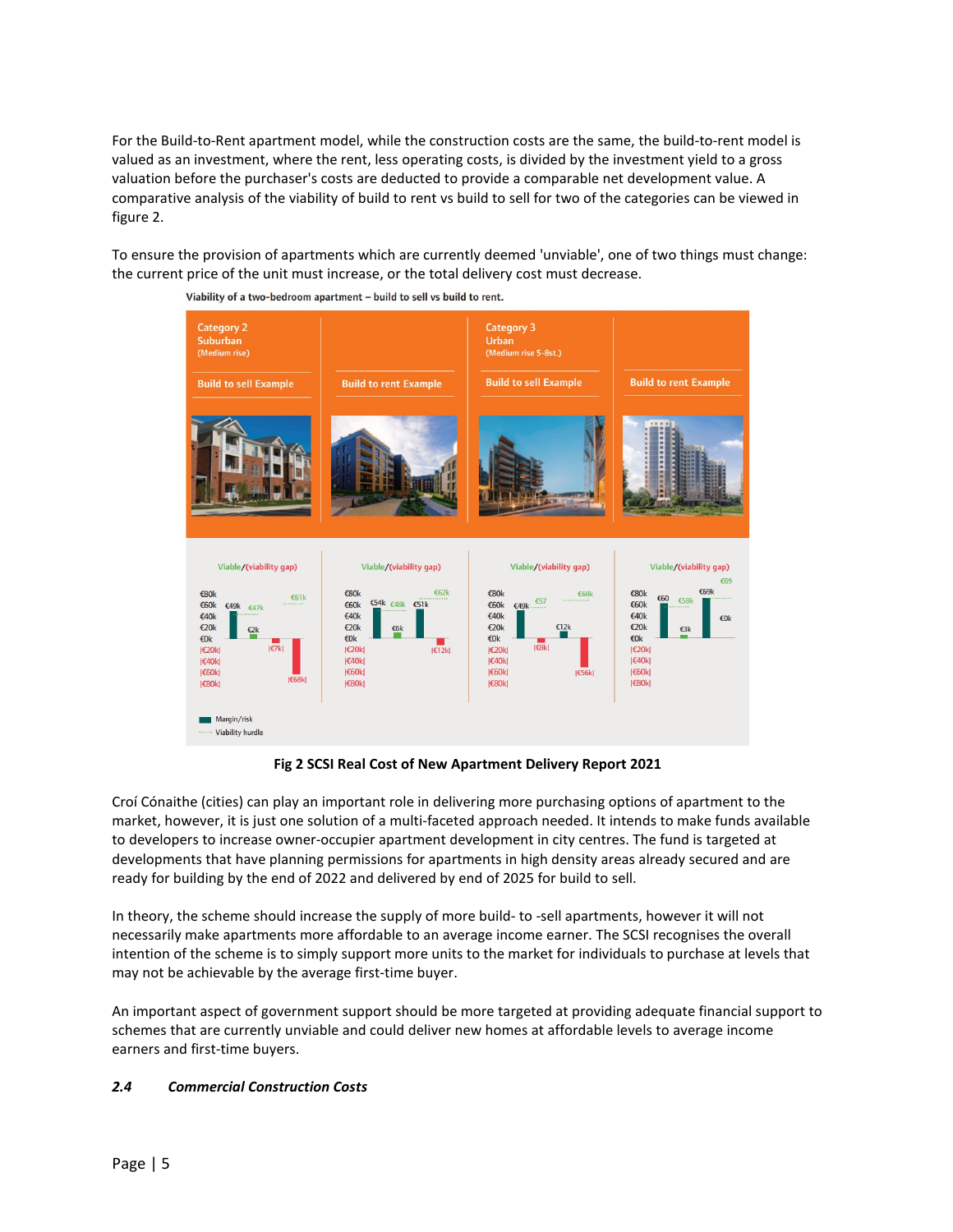SCSI monitors commercial construction inflation through our [Tender Price Index](https://scsi.ie/wp-content/uploads/2022/04/SCSI_TenderPriceIndex_2022_Apr.pdf) (TPI), first established in 1998. The TPI tracks commercial projects over €0.5 million and reports that national annual inflation is at 13% - year to December 2021.

The report provides a provincial breakdown, and the figures indicate significant variation across the regions in the second half of the year with the highest rate of 8% being recorded in the Rest of Leinster while Connacht /Ulster recorded the lowest rate at 4%. The rate in Dublin and Munster was 6%.



**Fig 3 Construction Tender Prices 2010 – 2021**

The report concluded that the main reasons for current price inflation are high price volatility across a range of building materials - particularly insulation, cement, plasterboard metals and fuel - labour shortages and the extremely high demand for projects across all tiers as the industry continues to readjust in the wake of the covid crisis. In respect of the first half of 2022, it's clear Russia's invasion of Ukraine is having an impact on the price of materials previously sourced from the region, especially steel and base metals, while it has also led to a dramatic increase in fuel and energy costs.

The data from our report also highlights the other factors present in terms of inflation, such as labour cost increases following the implementation of the Sectoral Employment Order, which came into effect on 1 February. This sets the statutory minimum rates of pay and other conditions (sick pay and pension entitlements) for persons employed in the construction sector. This has applied increases of pay across construction trades and it is expected that the Tender Price Index will also see some impact of this in our next report due in June/July 2022.

## *2.5 Risk Management*

Management of risk has now become a primary focus for companies to ensure that construction competitions awarded are structured to protect against inflation pressures within the market. Some contracting firms are no longer accepting previous contract risks due to material inflation and are either delaying jobs or selecting jobs where the client is taking on the risk. This is particularly apparent in the private sector. From a public sector perspective, recent announcements from the Department of Public Expenditure and Reform are welcomed and provide a positive commitment from the Government that the issue of inflation is being tacked or 'burden shared' to ensure projects continue. However, this announcement and the details around how the burden-sharing is calculated has yet to be fully worked out.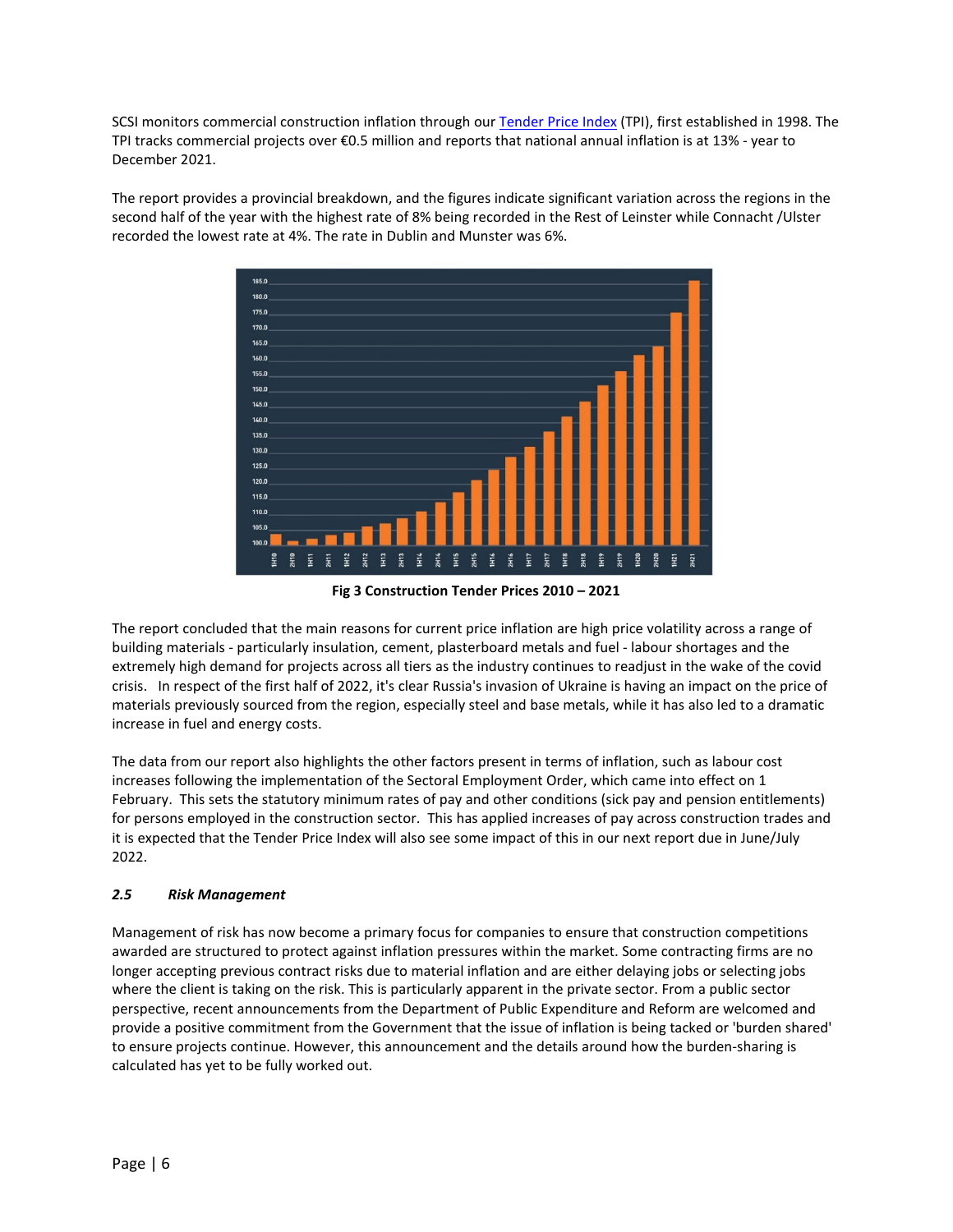## *2.6 Soft and Hard Costs*

The opportunities facing Government to tackle high inflation is limited in relation to construction materials. Many building components are imported to the country and the recent spike in prices is not unique to Ireland. It is the view of the SCSI that more needs to be done to tackle the 'soft costs' of construction to mitigate high construction inflation generally.

The 'hard costs' i.e 'bricks and mortar' element of development account for 48% of the delivery cost. Of this 50%, approximately half of the costs relates to materials i.e 25% of overall delivery costs and therefore material costs have a significant bearing on an overall development. The other 52% of costs are 'soft costs' such as levies, margin, VAT, land, finance costs, connection charges etc.



**Fig 4 New 3-bedroom semi-detached house – private scheme – full breakdown of costs**

## *2.7 Planning and Zoning*

SCSI acknowledges the review of the Planning and Development Act to streamline the process and address current barriers within the statutory approval process. SCSI research reported that it takes c.14-18 months to get a 100 unit apartment scheme to planning (assuming no judicial review), which adds significant holding costs. It can be a similar situation for housing schemes, again assuming no judicial review is taken against an approval.

County development plans which are at various stages of review from each local authority, should be cognisant of the wider pressures on the development market and, therefore, rezoning or de-zoning plans need to take account of housing targets broadly and current and future housing demands locally. Members report to SCSI that decisions of de-zoning land suitable for development are becoming a significant aspect of the local policy and, therefore, exacerbates the housing supply challenges due to lower availability of zoned land in some regions.

## **2.8** *Enabling Works and Other Statutory Costs*

Additional supporting measures are at the disposal of local and national Government to reduce costs on development such as high road closure fees, 590 development levies, local authority licensing fees and other duties. The compounding impact of all these fees on schemes can be extensive and impacts the overall viability and affordability of completed units.

There are immediate opportunities available to significantly reduce fees which will improve project viability.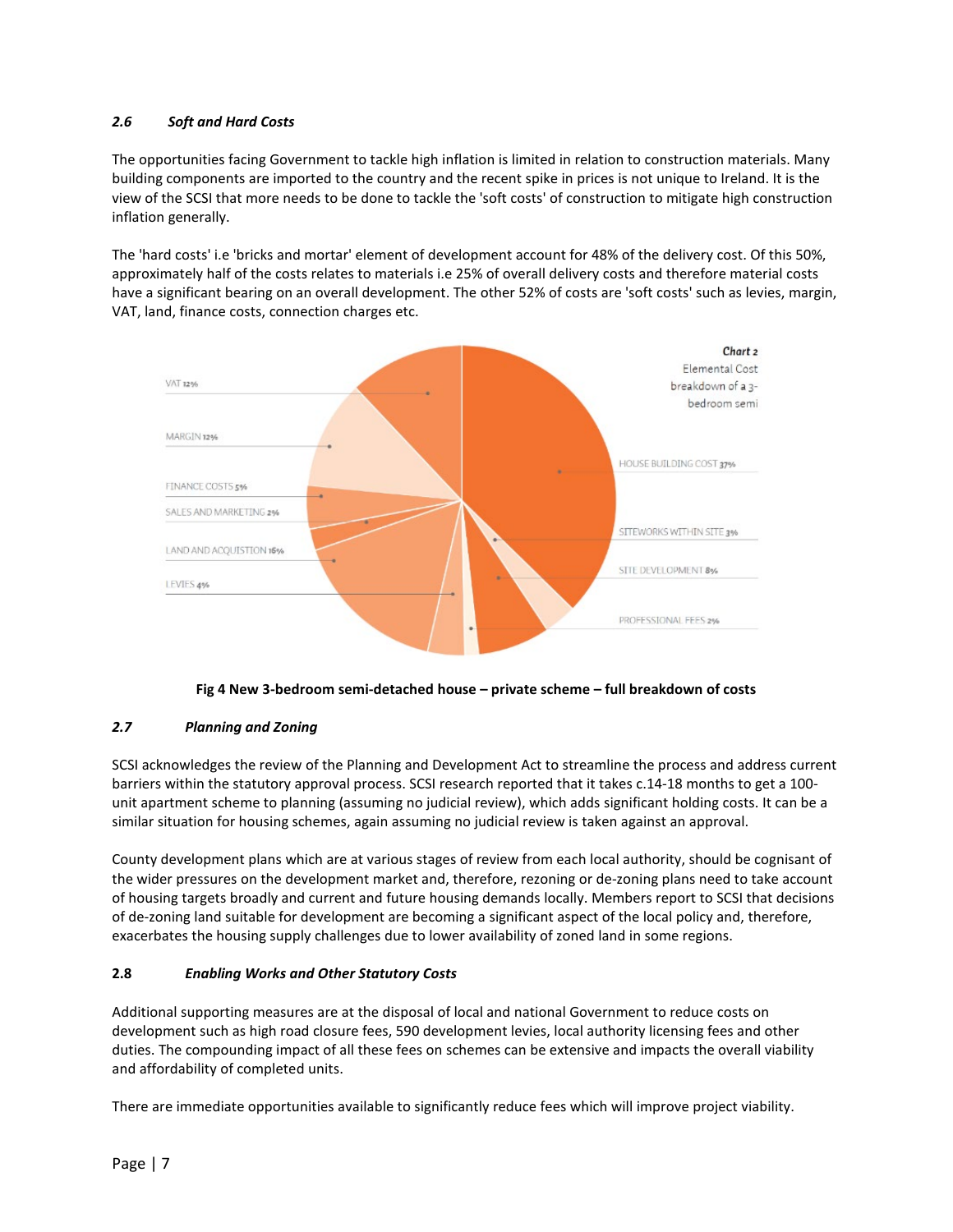## *2.9 Utility Connections and Charges*

#### *Water and Waste Water Connections*

Water connection is a key component of delivering new housing. Developers are responsible for the provision of all private infrastructure and related accessories associated with the (new or modified) connection for developments. In the case of water supply, this generally comprises the distribution system within the development boundary, which facilitates the connection of units for the purpose of supplying water from the network. In the case of wastewater, this generally comprises the drains within the development boundary which facilitates the connection of units for the purpose of wastewater collection to the network.

Water connections can be a lengthy process from initial enquiry to the connection stage. In April 2019, Irish Water implemented a Connection Charging Policy which included a single set of standard connection charges and standardised the scope of work involved in each connection. As reported in the SCSI's Real Cost of New Housing Delivery Report 2020, compliance with increased Irish Water specifications is attributed to the increase in costs that have been recorded for delivering housing.

Costs from Irish Water include specification increase, individual connections instead of carrier drains and increases in snagging and inspection. The difficulty with Irish Water and ESB does not just regard the connection fees, but it also involves problems accurately predicting the overall costs of connections for developments. The significant connection delays are also an impediment to getting projects completed.

The delays have a knock-on effect on costs such as financing, resourcing, delays in cash flow, etc. Therefore, the SCSI recommends that immediate solutions be found to address these issues. The SCSI will make ourselves available to meet with authorities to help identify solutions in this regard.

#### *Electricity Connections*

SCSI recommends that improvements be introduced to provide more certainty in relation to new ESB connections. At present, members report that ESB connection dialogue should be facilitated by the connection authority at a much earlier stage which will not only help the development with its due diligence, but there would also be benefits of an earlier engagement for the ESB and its workstreams. SCSI is hearing more and more reports from members that new housing units are often delayed getting access to connections and this is slowing completion of schemes and commencements on new schemes.

## *2.10 Material Price Inflation*

Quantity Surveying members report continued price pressures on construction materials. From November 2019 to March 2022, some of the main increases relate to shipping (+600%), insulation (+150%), rebar (+125%), mesh (+137%), Diesel (+55%), str. steel (+119%), plywood (+89%), softwood timber (+97%), plasterboard (+7%).

#### *Steel*

Mesh prices are continuing to rise from c €100 per sheet to €130 per sheet. This product is used in concrete floors and foundations typically for strengthening purposes.

#### *Timber*

There is currently a 4-6 week lead time for softwood joists over 6m lengths. Members are reporting possible further increases in costs in autumn due to shortage of logs.

#### *Insulation*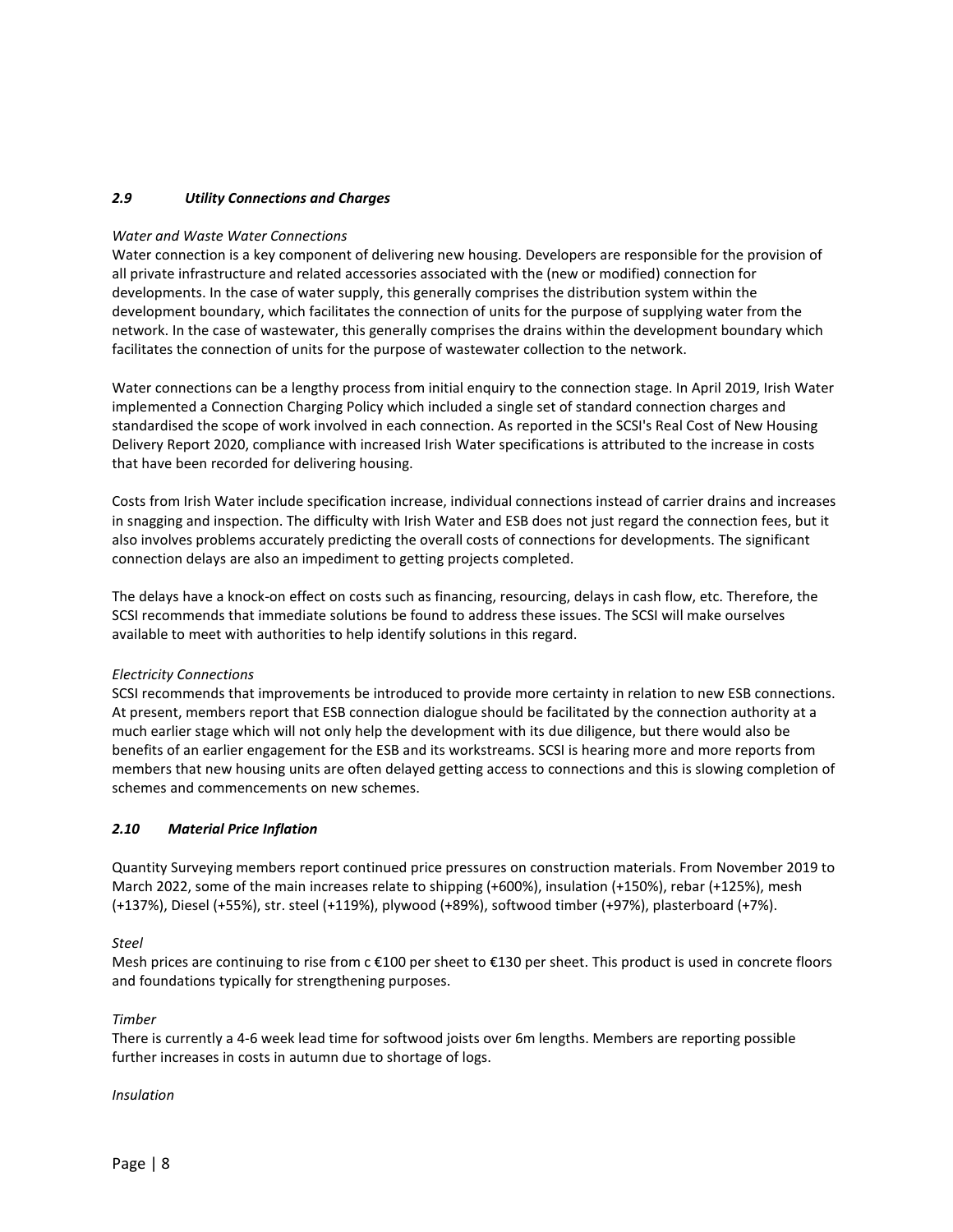Allocations of stock are at very low levels. Prices continue to increase with recent hikes in price in April and expected further increases in coming months.

The above selection of material price increases witnessed by the construction sector differs considerably with the [CSO](https://www.cso.ie/en/releasesandpublications/er/wpi/wholesalepriceindexmarch2022/)<sup>[5](#page-8-0)</sup> price increases. Chartered Quantity Surveyors continually report to SCSI that the inflation rates captured within the CSO index do not accurately reflect current inflation pressures felt on construction sites.

## *2.11 Construction Labour*

SCSI Surveyors have reported a shortage of qualified tradespeople for construction works. In terms of pipeline of resourcing, there were significant delays reported in apprenticeships particularly for craft apprenticeships such as plumbers, electricians, and construction trades as COVID-19 closures affected access to off the job training due to closures of workshops and training centres.

It is promising to note the ringfenced investment into increasing apprenticeship numbers over the coming years. Under the Action Plan for Apprenticeship 2021-2025, Government's target is to grow the number of new apprenticeship registrations to 10,000 per year by 2025. Apprenticeship in the construction sector provides an opportunity to equip those entering into the workforce and upskill them to deliver on Government's retrofitting targets, as well as assisting with industry's capacity to deliver on the capital infrastructure programme as outlined under the NDP.

## *2.12 Public Procurement*

SCSI has previous called for a review of public procurement procedures for social housing to allow more efficiency in preparation for increased activity in social housing delivery. Significant procurement delays are a common feature including additional design and related costs often encountered when delivering public projects.

In relation to procurement and contracting, issues raised by SCSI previously include the bureaucratic and onerous nature of Ireland's public procurement processes, exclusionary qualifying criteria, poorly defined project briefs, unrealistic budgets, a lack of understanding of the complexity of the construction stage on the part of clients, a lack of collaboration with all members of the supply chain, and suboptimal risk transfer mechanisms. The result of this can be that less contractors apply for tendering thereby reducing competition in the market and as a result can reduce value for money for the taxpayer.

Recent announcement by the Department of Public Expenditure and Reform on the Inflation Cooperation Framework should be reviewed and considered by other agencies tasked with the delivery of public housing. The Framework sets out an inflation burden sharing arrangement where contractor and client agree to share the increase in material costs from January 2022.

Although agencies such as the LDA may not fully utilise Public Works Contracts, there may be an opportunity to leverage this new initiative within the delivery of housing projects to ensure housing output of much needed private and public homes are not stalled.

## *2.13 Building Regulations*

Building standards are important to enshrine best practice and to ensure that buildings that we use and live in are completed to appropriate standards in the interest of occupational comfort, safety and environmentally friendly as possible. As standards develop and evolve, this can come at a financial cost. Changes in regulations have had a significant increase attributed to the "superstructure" (the house structure). The "superstructure" costs increased

<span id="page-8-0"></span><sup>&</sup>lt;sup>5</sup> CSO Detailed Wholesale Price Indices (excluding VAT) for Building and Construction Materials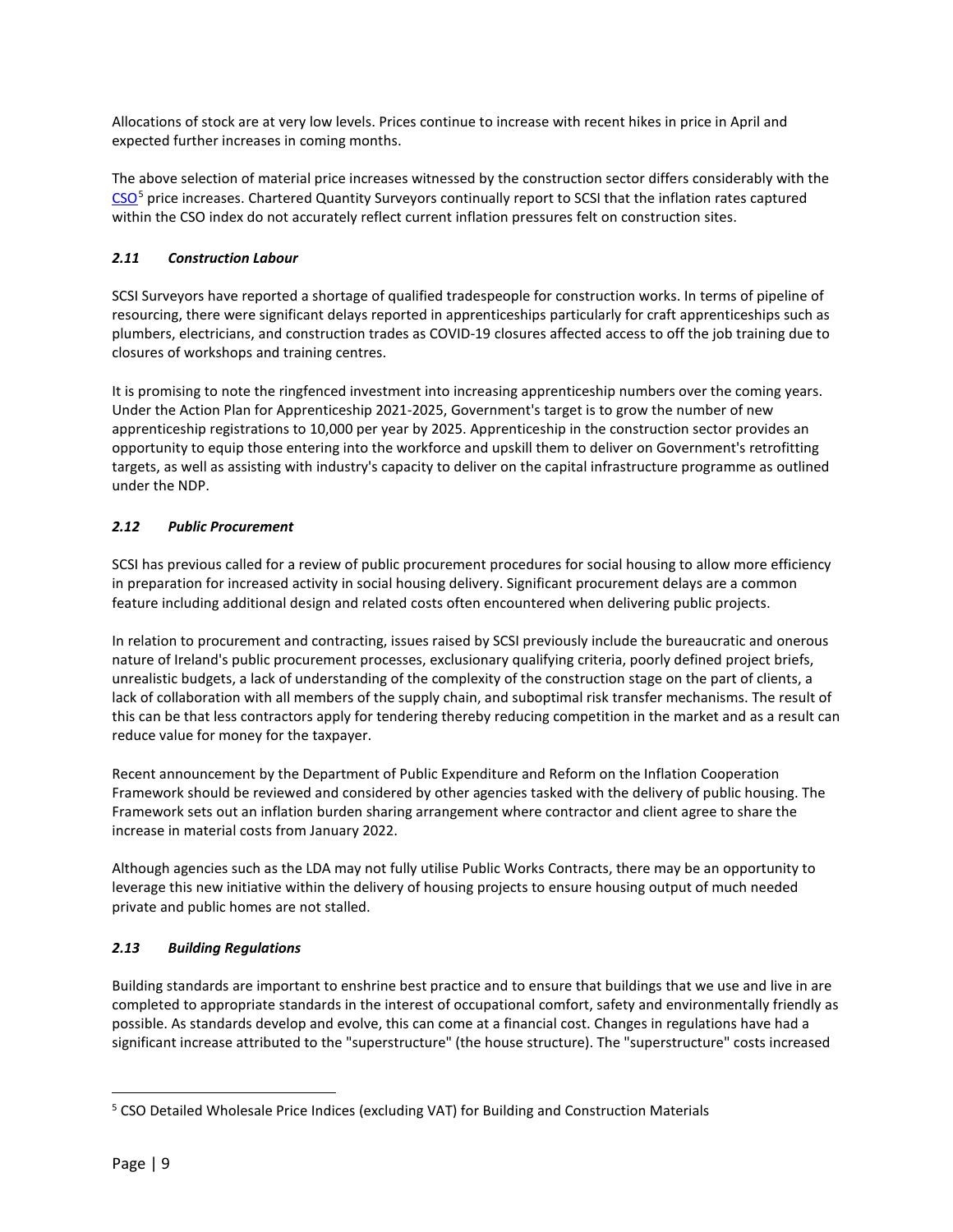by on average 15% or by more than  $\epsilon$ 7,400<sup>[6](#page-9-0)</sup> per unit. In addition to general labour and materials inflation, the main reason for this cost increase is due to changes to internal detailing to comply with fire safety regulations.

In recent years, several regulatory changes have been introduced which impact on the cost of different construction elements of a project. Some of these regulations include the near Zero Energy Building (nZEB) requirements, additional fire safety regulations and compliance with increased Irish Water specifications.

Whilst the introduction of improved standards to new construction is important to meet wider strategic objectives such as climate change measures, it is important for all stakeholders to be aware that there is a cost impact and extent of same. In the context of high inflation pressures on the residential construction market and the building sector, policy makers should consider offsetting these additional costs by reducing statutory fees elsewhere such as planning, utility connections and levies.

## *2.14 Modern Methods of Construction/Prefabrication*

The SCSI supports all efforts to increase the utilisation of modern methods of construction, including prefabrication, to both increase efficiency in the construction process and to assist in achieving climate action goals. While moving away from some of the more traditional building methos is certainly part of the solution, an over reliance on modern method risks losing focus on the myriad of other issues that all add to construction costs. Adequate supports are vital to ensure that modern methods of construction are nurtured to provide much needed supply of homes for Ireland which may in turn provide Ireland with an export market once established.

The work of the Construction Sector Group through the 'Build Digital' initiative is continuing its good work in this regard.

# **3.0 Impact of Construction Cost Inflation**

Drawing from the expertise of our surveyor members working across the construction, land and property industry, the impact of increasing construction costs is clear. The sector is functioning with huge uncertainty about the pipeline of construction projects as viability remains so challenged across the country. The SCSI has numerous anecdotal examples of housing projects being paused and in worst case scenarios being cancelled outright. If this situation persists, housing completions will not be near the numbers required to meet Government's targets to house our growing population.

The SCSI is therefore recommending that in addition to medium to long term solutions which are documented throughout our submission, immediate priority must be given to addressing those construction cost inputs that are within the direct control of Government.

# **4.0 Recommendations for Immediate Prioritisation**

## *4.1 Role of Local Authorities*

Local Authorities play a critical role in the delivery of social and affordable housing, and their impact on the speed and cost of housing delivery cannot be overstated. As such, all Local Authorities should be appropriately resourced in terms of staffing and funding to meet their delivery targets and improve efficiency.

Unfortunately, at present, our members are reporting that increasing costs levelled by Local authorities are adding to the already high construction cost inflation. Contribution increases from some local authorities are increasing by up to 8% in 2022 which can add up to €1000 to a new home. These increases are exacerbating construction cost inflation currently and consideration should be given to ceasing or pausing the index linking.

<span id="page-9-0"></span><sup>6</sup> SCSI Real Cost of New Housing Delivery 2020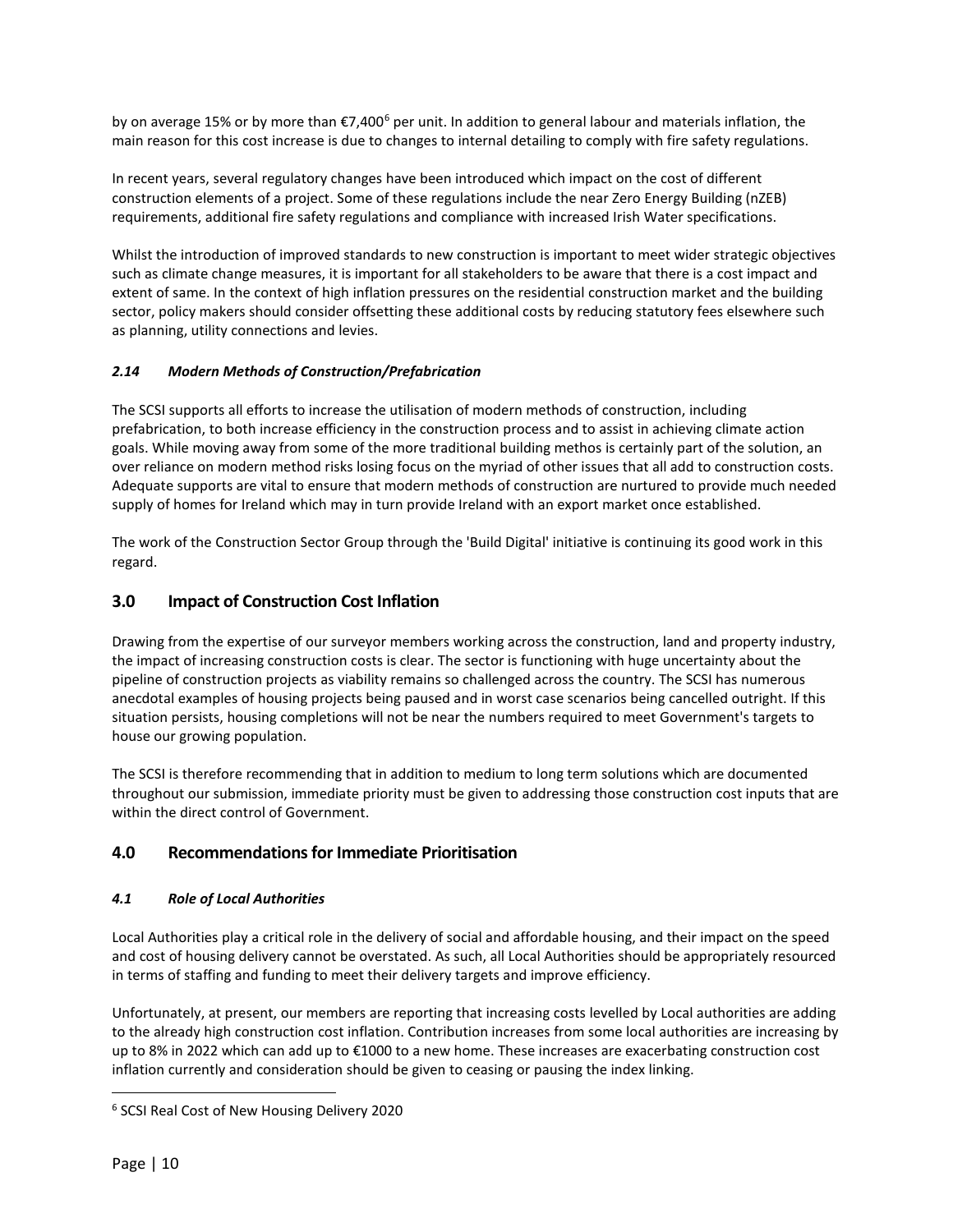Local Authorities could also assist in the reduction of costs if they were given the authority to approve alterations to specification of buildings that do not materially alter the planning permission but allow for use of more costeffective building materials such as insulation, reduced amounts of steel while still meeting all building regulations. This would allow developers to seek and use the most cost-effective materials at the time of building which is vital in this time of hyper material costs inflation. Members are also reporting instances of Fire Officers requiring fire safety measures that are in excess of those required by the regulations, which are also increasing the costs.

# *4.2 Key Infrastructure*

As outlined in 2.9, an amended process on engagement between all parties as early as possible is vital to reduce immediate costs of development. Any ambiguity in relation to cost increases risk for the development and can lead to delays.

| <b>RECOMMENDATION</b>                                                                                                             | <b>IMPACT</b>                          |  |
|-----------------------------------------------------------------------------------------------------------------------------------|----------------------------------------|--|
| Resource Local Authorities and utilities to facilitate faster processing times.                                                   | Minimise costly delays                 |  |
| Pausing of increases by Local Authorities on development contributions                                                            | Reduce construction costs              |  |
| Early engagement of Irish Water and cost certainty required regarding                                                             | Reduce delays & construction costs     |  |
| connection fees.                                                                                                                  |                                        |  |
| Reduction of Irish Water connection charges also required.                                                                        |                                        |  |
| Reduction of ESB connection and associated site work charges and earlier                                                          | Reduce delays & construction costs     |  |
| engagement with developments to improve visibility of costs and connection                                                        |                                        |  |
| timelines.                                                                                                                        |                                        |  |
| Allow Local Authorities approve alterations to specification of buildings that do                                                 | Allow for more efficient & cost        |  |
| not materially alter the planning permission but allow for use of more cost-                                                      | effective material procurement         |  |
| effective building materials.                                                                                                     | reducing costs                         |  |
| Require standard compliance with Fire regulations minimum and remove more                                                         | Ensure compliance with regs without    |  |
| onerous costly measures not prescribed by regulation.                                                                             | adding additional costs                |  |
| Improve public procurement processes to ensure barriers do not exist for                                                          | Increase pool of contractors available |  |
| smaller operators who will be needed in order to have sufficient capacity in the                                                  | to deliver housing                     |  |
| sector                                                                                                                            |                                        |  |
| Review into charges and fees associated with other site enabling works<br>such as temporary road closure fees and licensing fees. | Reduce construction costs              |  |

## **5.0 Medium to Long Term Recommendations**

## *5.1 Establish Land Register*

The SCSI calculates that land costs can be approximately 8% - 16% of the overall delivery costs<sup>[7](#page-10-0)</sup>. SCSI have long called for the establishment of a land price register. Various reports over the years have recommended that, in the interests of better land management, such a register should be developed has yet to be acted upon.

The SCSI believe that a Land Price Register would:

- Bring much-needed transparency to an opaque section of the property market in Ireland;
- Ensure greater, fairer and more competition in the land and other markets;
- Allow for the prediction of future expectations for both land use and values/price;

<span id="page-10-0"></span><sup>7</sup> SCSI Real Cost of New Housing Delivery Report 2020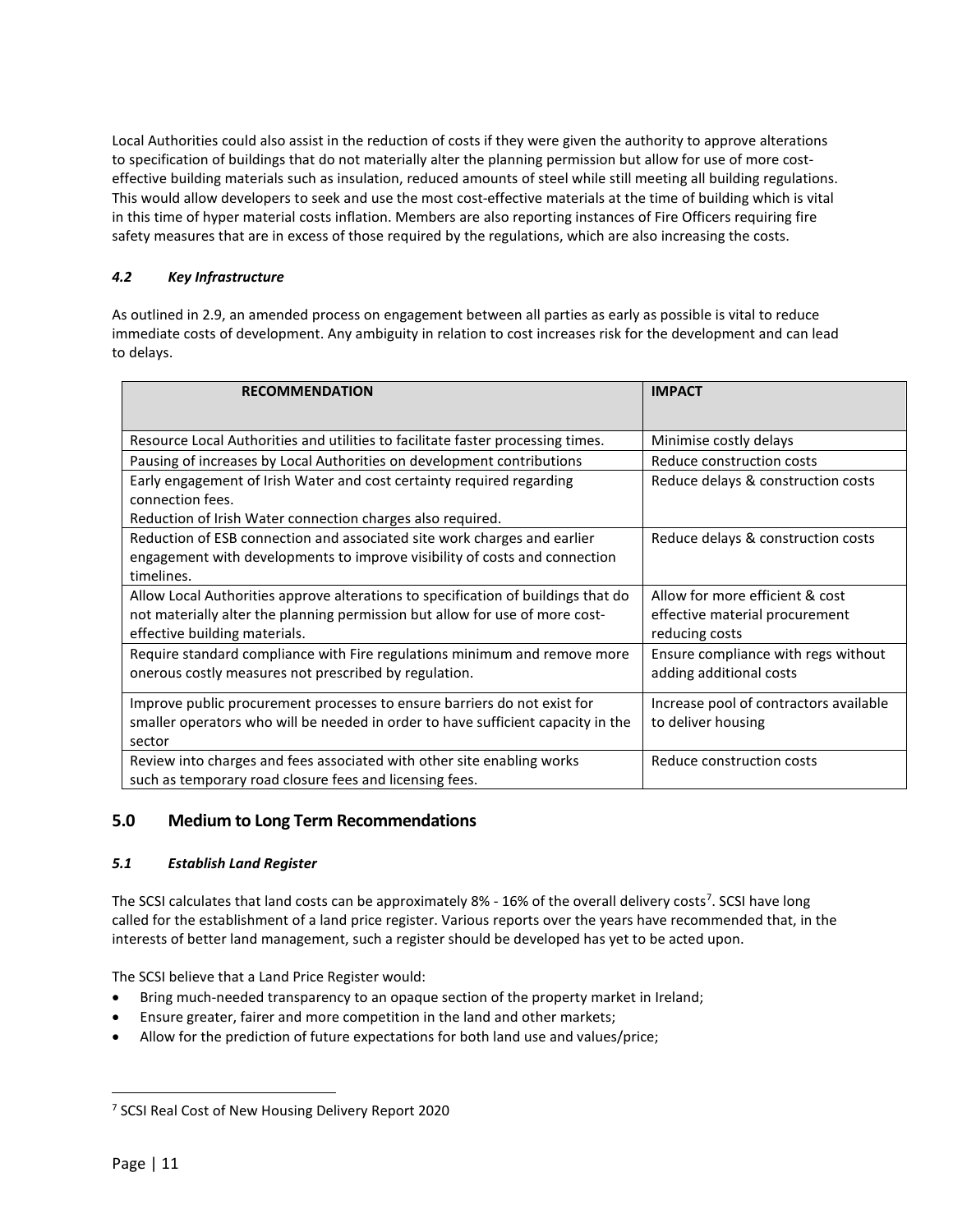- Based on future expectations, act as an early warning system for unwanted uses and allow for targeted state intervention;
- Give the State greater certainty in planning for its own infrastructure;
- Allow for the development of better land registration details including the advancements in mapping and cadastral information;
- Help implement policies and interventions that will result in more affordable housing; and
- Improve the ability to track value-for-money in State projects.

SCSI recommends that the introduction of a land register would provide factual data to the market to fully understand the cost of land how it impacts development and costs.

## *5.2 Increasing Supply of Development Land through a Rebate on Capital Gains Tax*

The availability of development land is a prerequisite to the construction of new housing. The SCSI has highlighted the importance of zoned, serviced development land as being of benefit to all stakeholders, as it minimises direct and indirect costs. As part of the SCSI Real Cost reports from 2020, the SCSI estimated that site purchase costs ranged from 16% for new housing to between 8% and 14% for new apartments. Housing demand is expected to increase, and, therefore, there must be an adequate supply of development land for residential development.

The SCSI recommends the introduction of a rebate scheme on Capital Gains Tax (CGT) to increase the amount of available development land. The current rate of CGT is 33%, and the recommended rebate would bring this to 8% for development land used for the delivery of new housing. An important element will be to make the rebate time bound to encourage a rapid flow of development land to the market. Based on 2019 figures from the Revenue Commissioners the cost of this rebate would be €20m. In the context of the housing crisis, this cost is relatively small compared to its ability to deliver more land for more homes. As with any tax expenditure, the question will be raised of who will benefit from the reduction in tax paid? The likely answer will be all the stakeholders. The reduced rate will incentivise those with development land to bring it to market during a small window of opportunity. This gain is greater than any likely holding value for the medium term. The increase in supply of development land would address the supply – demand imbalance that has made development land so costly of late. It will increase the overall number of residential sites under development, which will benefit buyers.

## *5.3 Vacant and Derelict Properties*

According to the Central Statistics Office (CSO), the overall vacancy rate in Ireland in 2016 was 183,312 dwellings (excluding holiday homes and derelict houses). At a time when supply is tight, it is pertinent that vacant housing stock becomes available for lease/sale. Furthermore, from a sustainability perspective, the full use of existing building stock is imperative to control emissions and unnecessary pollution of the atmosphere. One way to do this is to utilise our vacant building stock and engage in a proactive and ambitious initiative to get these back to full use. The SCSI's 'Rejuvenation of our Small Town Centres' report highlights that the crisis facing our small town centres is a significant challenge for all. These centres struggle with high vacancy rates and in recent years have seen outward migration, as people relocated to more urban settings. Recent research from the SCSI shows that agents have noted some purchasers moving back to more rural settings following the increased facilitation of working from home during the Covid-19 period; however, the impact on longer-term migratory trends in this regard have yet to fully play out. The repurposing of vacant premises for commercial or residential use is a vital component in ensuring the future prosperity of town centres by revitalising these hubs and making them better places to live, work and visit. Town centres are a vital centre and hub for communities, particularly older communities. Local authorities can play a key role in proactively addressing vacant buildings in towns to revitalise town centres. The one-stop shop offering by local authorities is a welcome support for building owners and should be resourced to ensure successful renovation of property. The SCSI has previously called for local authorities to utilise compulsory purchase orders (CPOs) for strategic reasons where the benefit is realisable to the wider plan for the high street or town – the wider benefit for the local community should be of consideration. The Living City Initiative is a scheme of property tax incentives aimed at the regeneration of